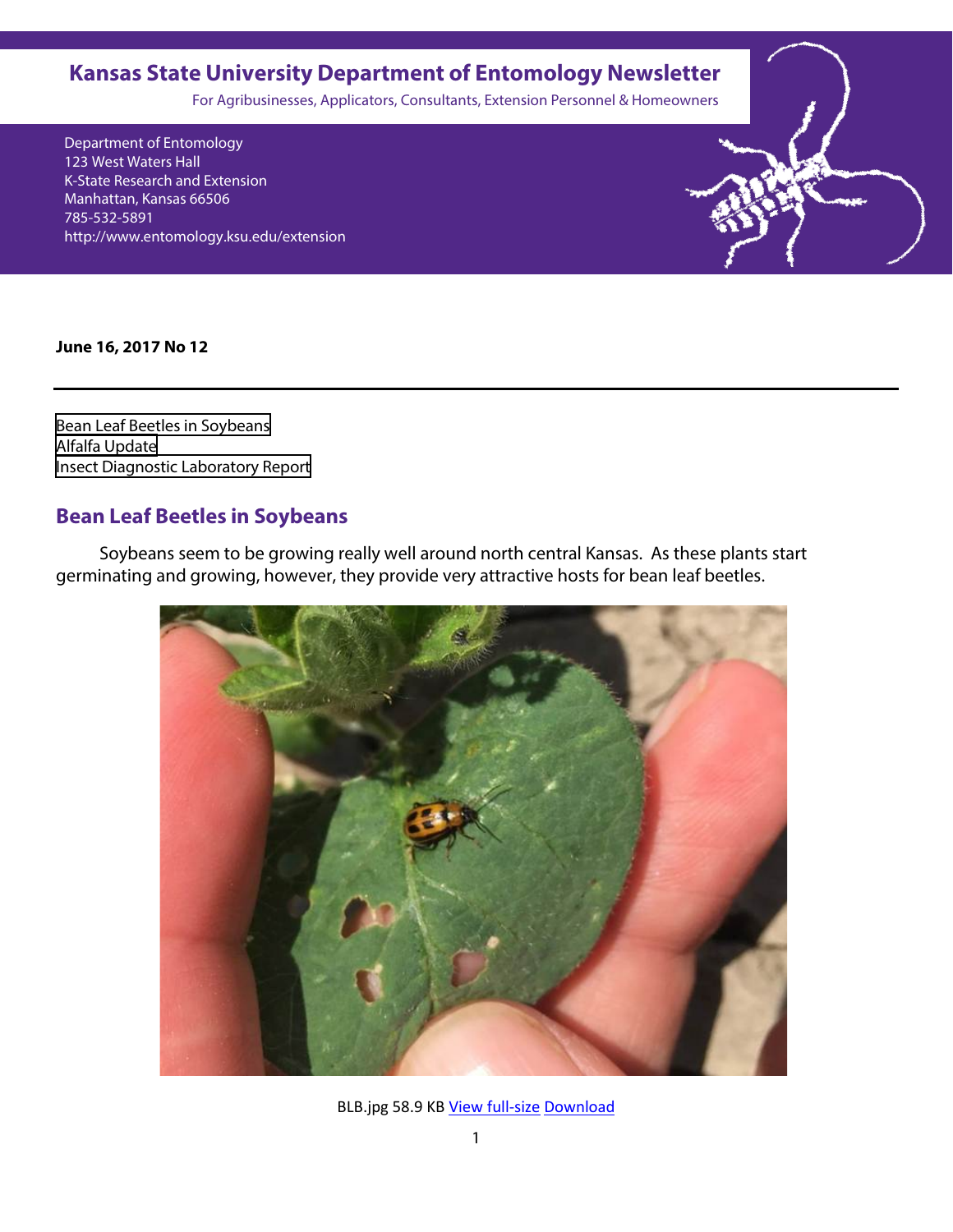**\_\_\_\_\_\_\_\_\_\_\_\_\_\_\_\_\_\_\_\_\_\_\_\_\_\_\_\_\_\_\_\_\_\_\_\_\_\_\_\_\_\_\_\_\_\_\_\_\_\_\_\_\_\_\_\_\_\_\_\_\_\_\_\_\_\_\_\_\_\_\_\_\_\_\_\_\_\_\_\_\_\_\_\_\_\_\_\_\_\_\_\_\_\_\_\_**

These soybean pests have been inhabiting alfalfa fields and grassy areas since last fall, waiting for these first soybeans. They are very efficient at finding young, succulent soybeans when the plants start emerging. They are also relatively unique as foliage feeders because they usually chew round and/or oblong holes in the leaves.



[B](https://3.basecamp.com/3209262/blobs/a7acabec201686119892c0305dbdd4100010/download/BLB%20damage.jpg)LB damage.jpg 87.4 KB [View full-size](https://3.basecamp.com/3209262/blobs/a7acabec201686119892c0305dbdd4100010/download/BLB%20damage.jpg) [Download](https://3.basecamp.com/3209262/blobs/a7acabec201686119892c0305dbdd4100010/download/BLB%20damage.jpg?attachment=true)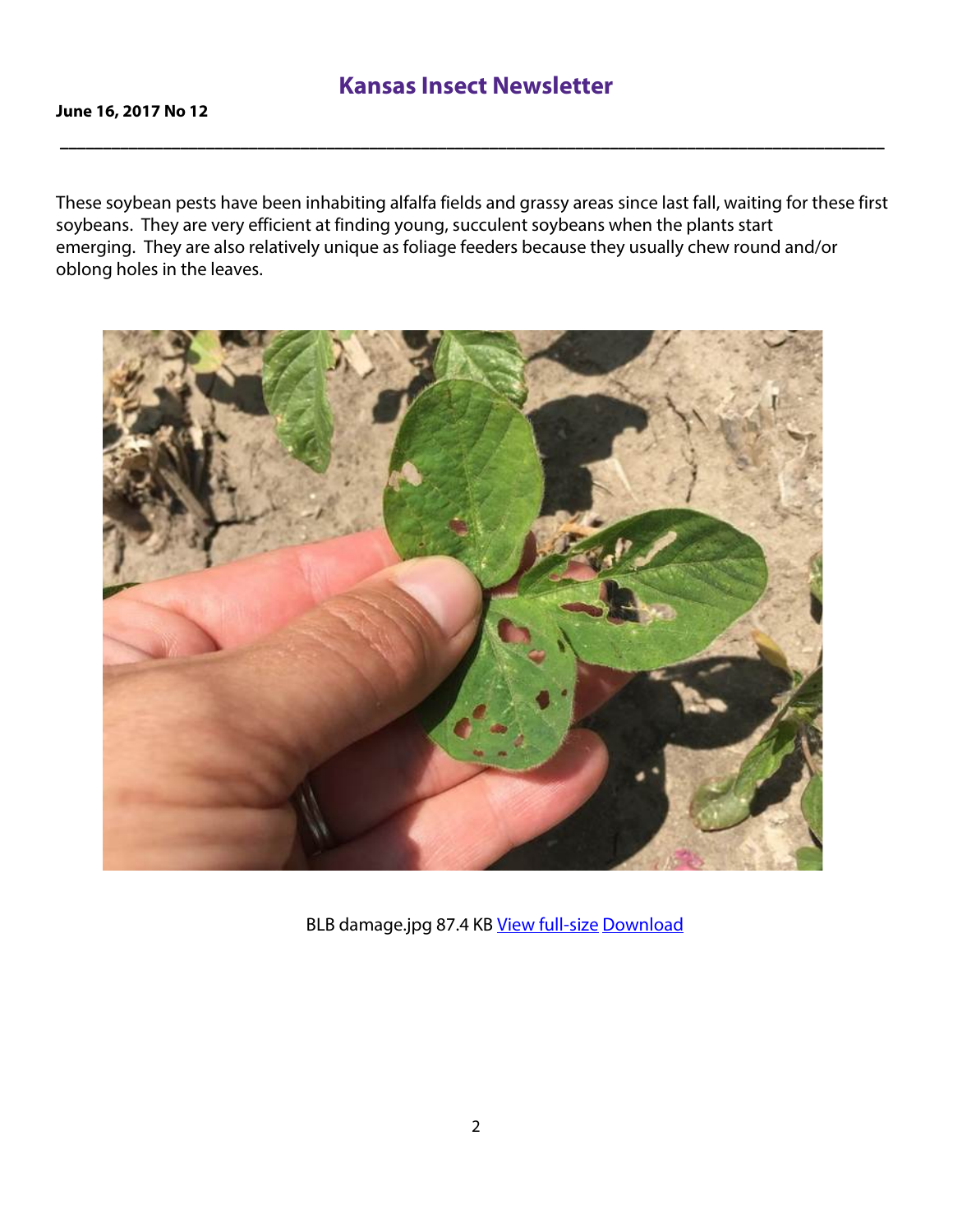**\_\_\_\_\_\_\_\_\_\_\_\_\_\_\_\_\_\_\_\_\_\_\_\_\_\_\_\_\_\_\_\_\_\_\_\_\_\_\_\_\_\_\_\_\_\_\_\_\_\_\_\_\_\_\_\_\_\_\_\_\_\_\_\_\_\_\_\_\_\_\_\_\_\_\_\_\_\_\_\_\_\_\_\_\_\_\_\_\_\_\_\_\_\_\_\_**

#### <span id="page-2-0"></span>**June 16, 2017 No 12**

These beetles can eat an alarming number of holes in these small plants. However, the young plants are very resilient at overcoming this leaf feeding and so there is normally very little impact on yield. For more information on bean leaf beetle biology, treatment thresholds, and management options please see the following:

Bean Leaf Beetles:<https://www.bookstore.ksre.ksu.edu/pubs/MF2824.pdf> Soybean Insect Management Guide:<https://www.bookstore.ksre.ksu.edu/pubs/MF743.pdf>

Jeff Whitworth **Holly Schwarting** 

[HOME](#page-0-0)

### **Alfalfa Update**

Potato leafhoppers have been infesting alfalfa fields throughout north central Kansas for at least the last month. They continue to be very active, which is causing quite a bit of leaf yellowing, often called 'hopper burn', and even stem and whole-plant stress. Typically, swathing is sufficient to manage leafhopper populations. However, they have been actively reproducing and there are many nymphs, so it will be especially important to continue to scout these fields after swathing. If a stubble spray is deemed necessary after swathing, one application is often highly effective and re-infestation is unusual.



PLH.jpg 34.3 KB [View full-size](https://3.basecamp.com/3209262/blobs/02575065cfad1c338ff37a1205455a750010/download/PLH.jpg) [Download](https://3.basecamp.com/3209262/blobs/02575065cfad1c338ff37a1205455a750010/download/PLH.jpg?attachment=true)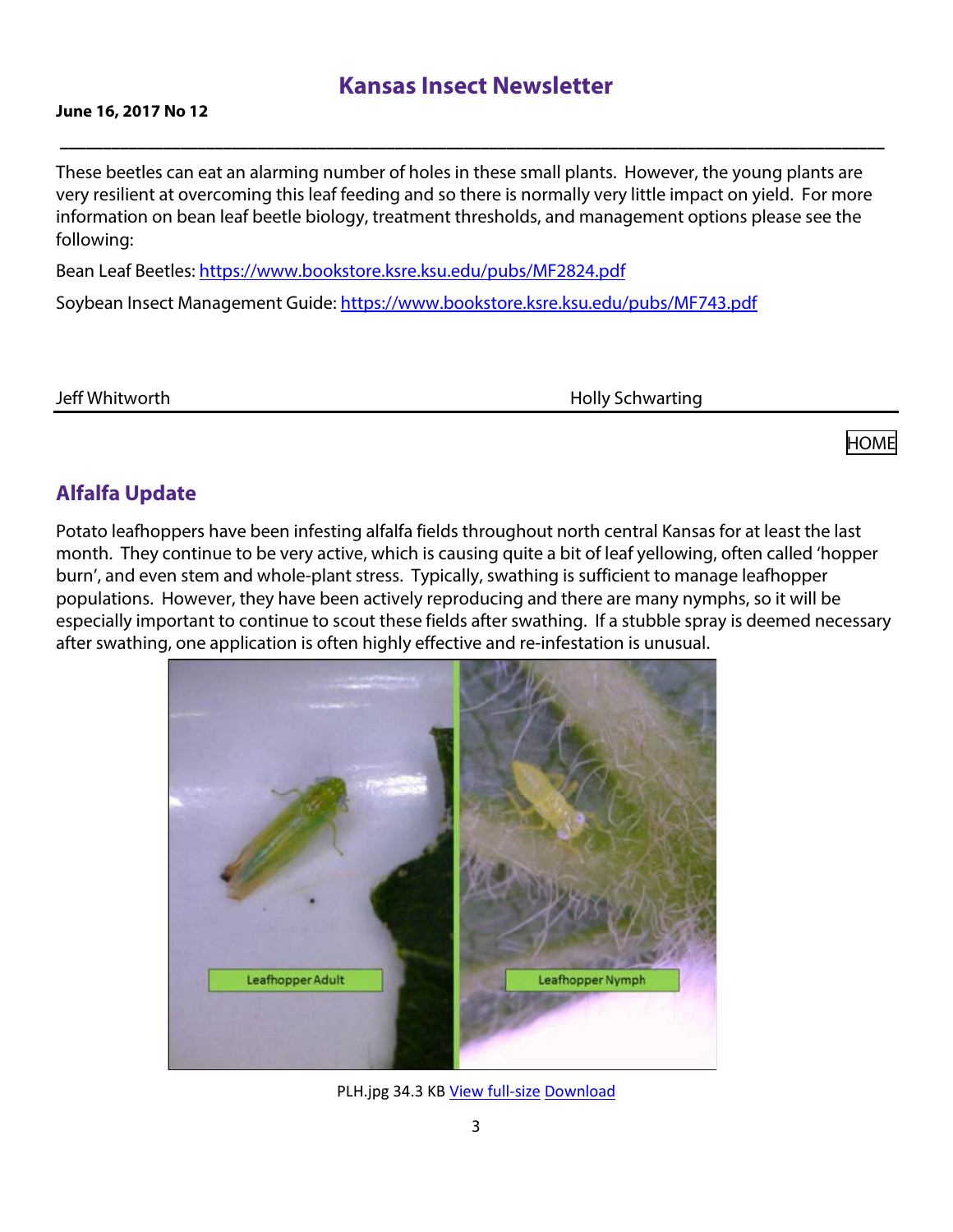**\_\_\_\_\_\_\_\_\_\_\_\_\_\_\_\_\_\_\_\_\_\_\_\_\_\_\_\_\_\_\_\_\_\_\_\_\_\_\_\_\_\_\_\_\_\_\_\_\_\_\_\_\_\_\_\_\_\_\_\_\_\_\_\_\_\_\_\_\_\_\_\_\_\_\_\_\_\_\_\_\_\_\_\_\_\_\_\_\_\_\_\_\_\_\_\_**



hopper burn.jpg 126 KB [View full-size](https://3.basecamp.com/3209262/blobs/2d02085ec845acf66795a3c43144ff930010/download/hopper%20burn.jpg) [Download](https://3.basecamp.com/3209262/blobs/2d02085ec845acf66795a3c43144ff930010/download/hopper%20burn.jpg?attachment=true)

Alfalfa caterpillars are also quite common in alfalfa fields, where they feed on foliage, although they rarely do enough damage to warrant an insecticide application. They will eventually pupate and then turn into a yellow or white sulphur butterfly.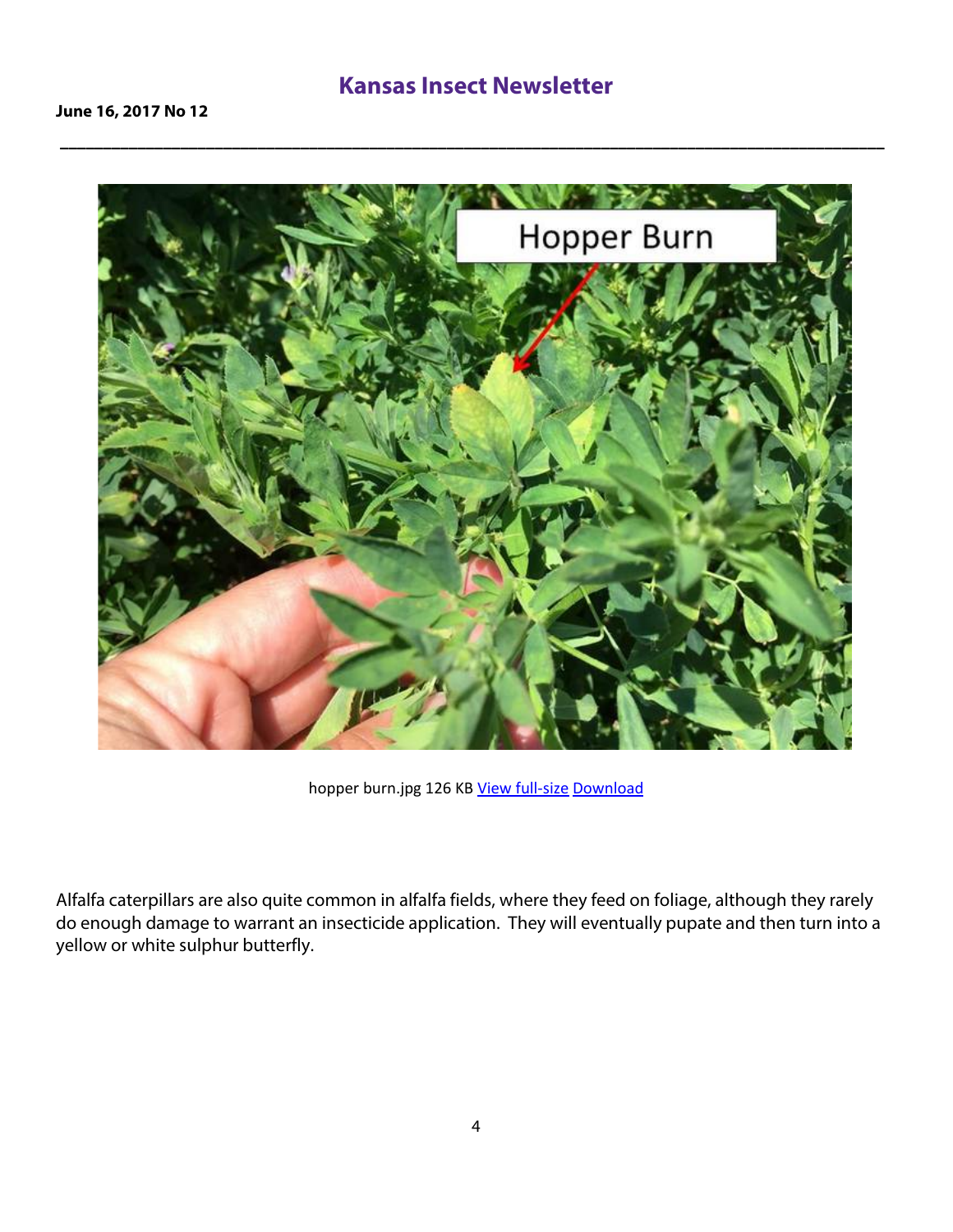**\_\_\_\_\_\_\_\_\_\_\_\_\_\_\_\_\_\_\_\_\_\_\_\_\_\_\_\_\_\_\_\_\_\_\_\_\_\_\_\_\_\_\_\_\_\_\_\_\_\_\_\_\_\_\_\_\_\_\_\_\_\_\_\_\_\_\_\_\_\_\_\_\_\_\_\_\_\_\_\_\_\_\_\_\_\_\_\_\_\_\_\_\_\_\_\_**



[a](https://3.basecamp.com/3209262/blobs/0257501ce86f57fb68d5a331f1d17e790010/download/alfalfa%20caterpillar.jpg)lfalfa caterpillar.jpg 61.1 KB [View full-size](https://3.basecamp.com/3209262/blobs/0257501ce86f57fb68d5a331f1d17e790010/download/alfalfa%20caterpillar.jpg) [Download](https://3.basecamp.com/3209262/blobs/0257501ce86f57fb68d5a331f1d17e790010/download/alfalfa%20caterpillar.jpg?attachment=true)

Jeff Whitworth **Holly Schwarting** 

[HOME](#page-0-0)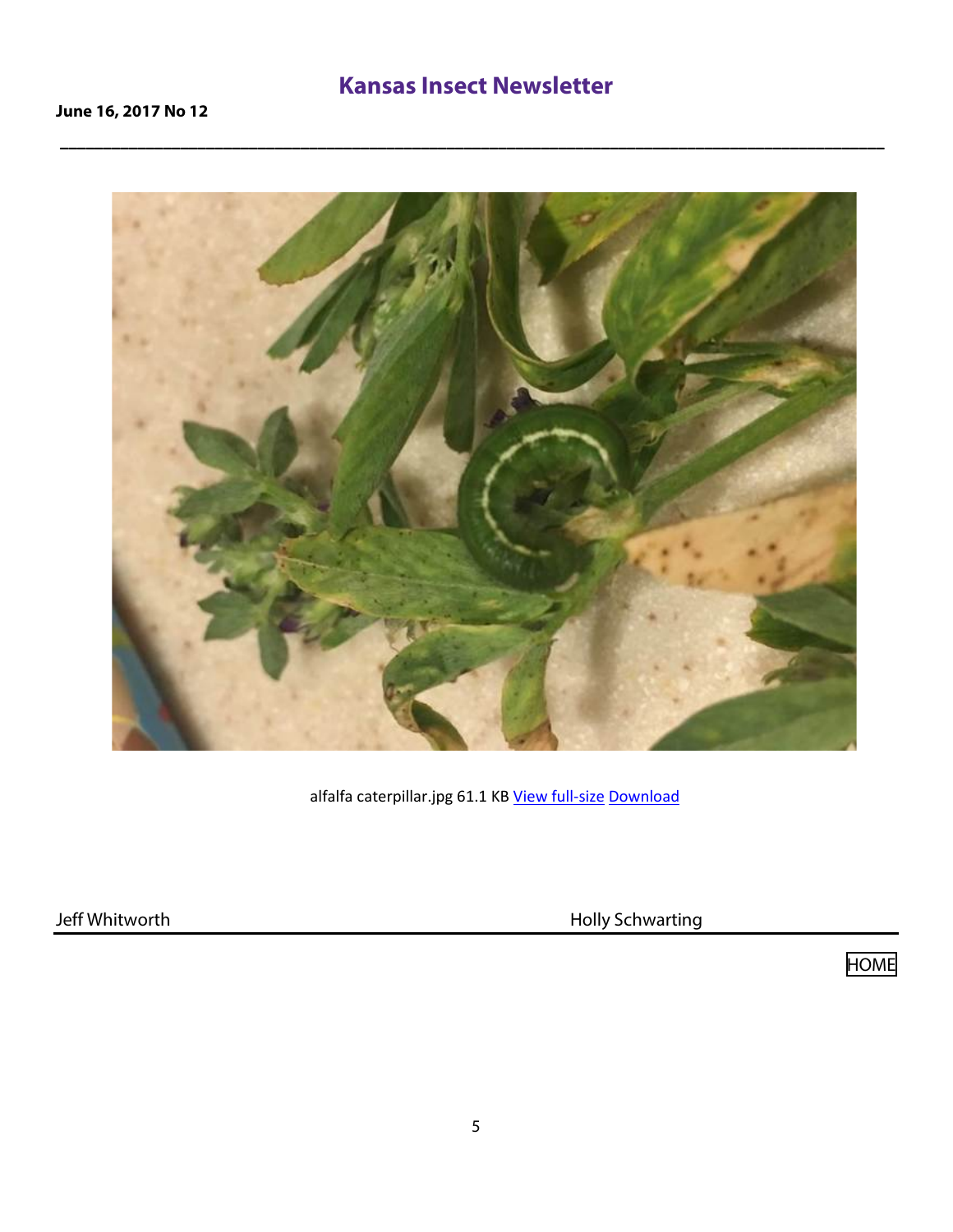<span id="page-5-0"></span>**\_\_\_\_\_\_\_\_\_\_\_\_\_\_\_\_\_\_\_\_\_\_\_\_\_\_\_\_\_\_\_\_\_\_\_\_\_\_\_\_\_\_\_\_\_\_\_\_\_\_\_\_\_\_\_\_\_\_\_\_\_\_\_\_\_\_\_\_\_\_\_\_\_\_\_\_\_\_\_\_\_\_\_\_\_\_\_\_\_\_\_\_\_\_\_\_**

#### **Insect Diagnostic Laboratory Repor[t](http://entomology.k-state.edu/extension/diagnostician/recent-samples.html)**

<http://entomology.k-state.edu/extension/diagnostician/recent-samples.html>

Eva Zurek

**[HOME](#page-0-0)** 

#### **Sincerely,**

Jeff Whitworth Extension Specialist Field Crops phone: 785/532-5656 e-mail: [jwhitwor@ksu.edu](mailto:jwhitwor@ksu.edu)

Holly Schwarting Research Associate Phone: (785) 532-4730 e-mail: [holly3@ksu.edu](mailto:holly3@ksu.edu)

Eva Zurek Insect Diagnostician Phone: (785) 532-4710 e-mail: [ezurek@ksu.edu](mailto:ezurek@ksu.edu)